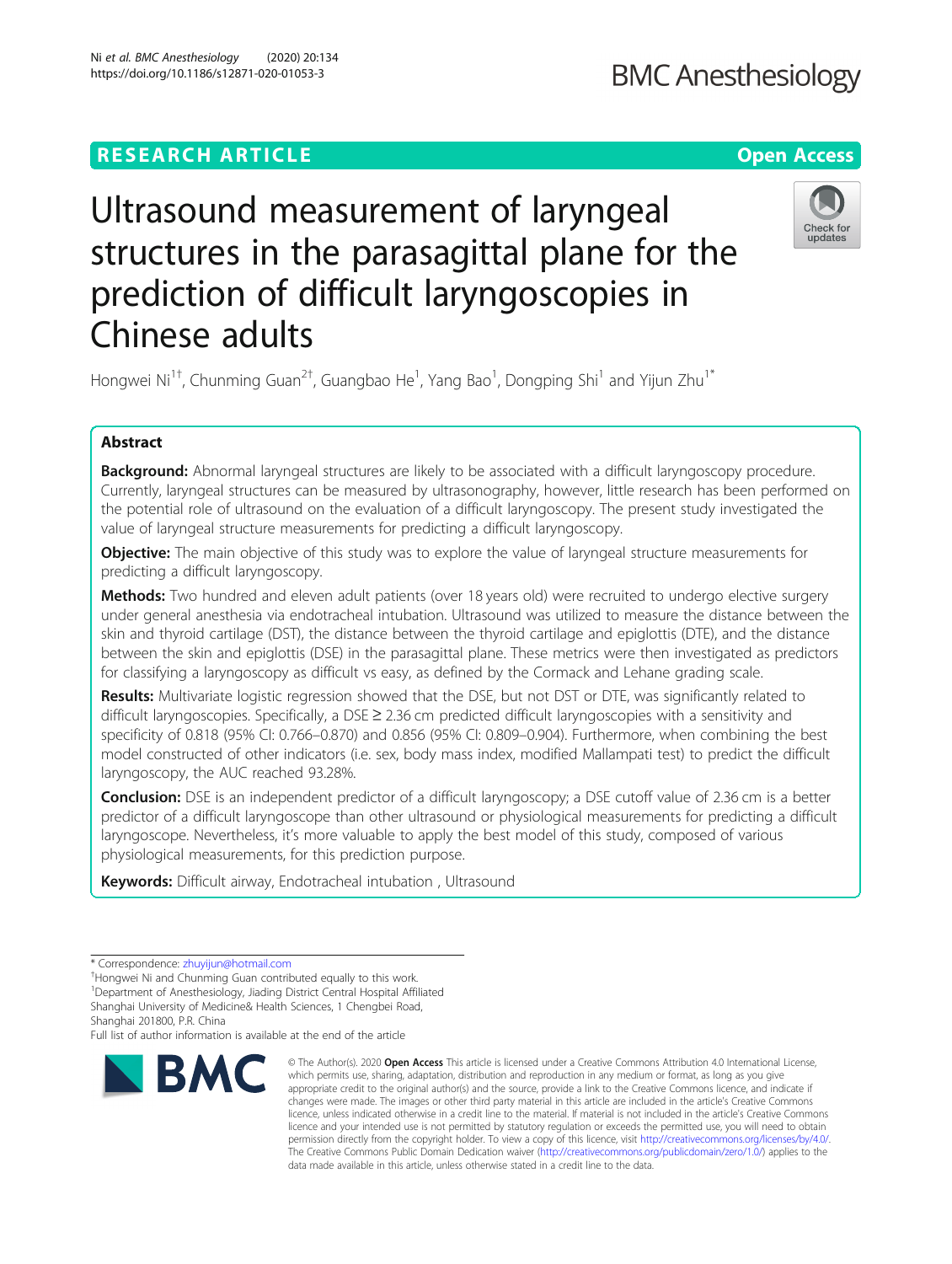#### Background

A problematic laryngoscopy is the most direct cause of a difficult intubation. Difficult intubation is an emergency situation and an important procedural step during anesthesia, and its failure both threatens airway safety and can be a direct cause of morbidity and mortality for patients in emergency situations  $[1-3]$  $[1-3]$  $[1-3]$  $[1-3]$ . An accurate preoperative assessment therefore provides comprehensive planning and management for reducing the risk of unanticipated difficult airways. However, common clinical evaluation measurements (e.g. the modified Mallampati test, thyromental distance, inter-incisor distance, cervical mobility, sex, body mass index, etc.) have limited value with unsatisfactory sensitivities and specificities. Additionally, patient insubordination can further complicate test conditions and limit the practicality of such evaluation measurements as critical patients may not cooperate.

In recent years, ultrasound technology has been widely used in the field of airway imaging as a convenient and non-invasive method for the diagnosis and adjuvant therapy of lower airway conditions, such as pneumothorax  $[4]$  $[4]$ , pulmonary embolism  $[5]$  $[5]$  $[5]$ , atelectasis  $[6]$  $[6]$  and tracheostomy [[7](#page-7-0)]. Upper airway imaging has also been explored by ultrasound [\[8](#page-7-0), [9](#page-7-0)], as well as by ultrasoundguided nerve block, for clear endotracheal intubation [[10\]](#page-7-0) and laryngeal mask position determination [\[11](#page-7-0)]. Nevertheless, there have been few studies investigating the potential role of ultrasound for difficult airway prediction, but there are currently no accepted indicators or established methods for predicting a difficult airway.

The aim of this study was to assess whether measuring the laryngeal structures may be useful for the prediction of a difficult laryngoscopy procedure. Specifically, we selected three measurements from a variety of ultrasound metrics, including the distance between skin and epiglottis (DSE), the distance between the skin and thyroid cartilage (DST) and the distance between the thyroid cartilage and epiglottis (DTE) in the parasagittal plane. We chose these measurements because the laryngeal structures closer to the glottis are important visual markers when performing an intubation, and abnormal laryngeal structures can therefore interfere with our visual path to explore the glottis and intubate successfully. The parasagittal measurement avoids the effect of a high larynx and provides a clear view of the adjoining relationship with various larynx structures.

#### Methods

The research performed here was approved by Ethics Committee of Jiading District Central Hospital Affiliated Shanghai University of Medicine & Health Sciences, and all patients provided written informed consent to participate. We recruited elective surgery patients (over 18

years old) who were administered tracheal intubations under general anesthesia. The prospective observational study was conducted in our hospital from May 2018 to October 2018. Patients with anatomical abnormalities of the head and neck, fractures of the maxillofacial or cervical bones, or airway trauma were excluded from this study.

#### Airway assessment

DST: the distance between the skin and thyroid cartilage; DTE: the distance between the thyroid cartilage and epiglottis; DSE: the distance between the skin and epiglottis; MMT: The modified Mallampati test; IID: interincisor distance; TMD: thyromental distance; CM: cervical mobility; BMI: body mass index; CL: the Cormack and Lehane; NPV: negative predictive value; PPV: positive predictive value; OR: Odds ratio; CI: confidence interval; AUC: Area Under Curve;H: hyoid; TC: thyroid cartilage; E: epiglottis; A-M: junction of air and mucous membranes; SM: strap muscles.

Enrolled patients were subjected to a classical preanesthetic airway assessment by two trained nurse anesthetists in a waiting hall before being wheeled into the operating room. The modified Mallampati test (MMT), inter-incisor distance (IID), thyromental distance (TMD) and cervical mobility (CM) measurements were recorded. Basic demographic data, such as sex, age, body weight, height and body mass index (BMI), were also collected during the pre-anesthetic airway assessment.

The oropharyngeal status was evaluated using the MMT [[12\]](#page-7-0) by asking the patient to sit across from the observer at eye level, open his/her mouth as wide as possible, and to stick out his/her tongue without phonation. Class 1 and class 2 Mallampati scores generally indicate an easy intubation whereas class 3 and class 4 scores indicate a difficult intubation. The IID was defined as the distance from the upper to lower incisors on the midline, as measured when the patient's mouth is open as wide as possible. The IID score is recorded as ≥4 cm or < 4 cm [\[13\]](#page-7-0). TMD was defined as the distance between the mentum and thyroid notch when the neck is fully extended. Patient were categorized into two groups based on the TMD being either ≤6 cm or > 6 cm [\[14\]](#page-7-0). A CM, or maximum range of motion from head to neck, of < 80° was regarded as abnormal.

#### Ultrasound measurements

After the pre-anesthetic airway assessment, patients were wheeled into the operating room where ultrasound measurements were performed by an experienced anesthesiologist who was blinded to the assessment results. In the supine position, the high-frequency linear (8-13 MHz) ultrasound probe (GE-Healthcare Venue 40 12 L-SC) was placed on the left or right (1 cm away from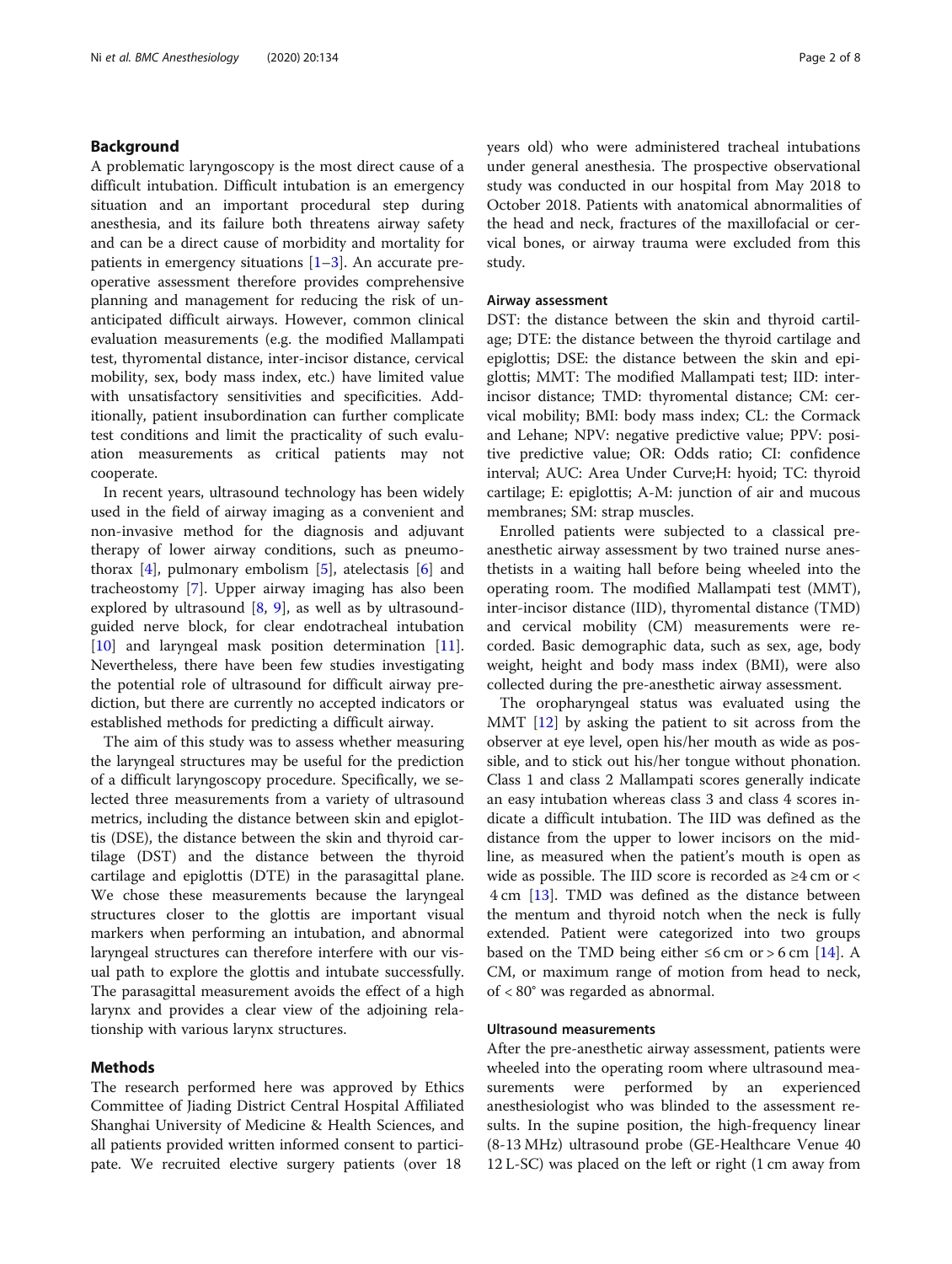<span id="page-2-0"></span>midline) side of the patient's larynx for imaging in the parasagittal plane. In this orientation, the thyroid cartilage and hyoid bone were visible, and the interface between the air and the mucosa at the rear edge of epiglottis appeared as a hyperechoic line. The epiglottis can be confirmed by asking the patient to swallow slowly. At the level of the upper rim of the thyroid cartilage, the DST, DTE (including the thickness of the epiglottis itself) and DSE were measured, as shown as in Fig. 1 and Fig. [2](#page-3-0). When the accuracy could not be determined, we chose the opposite measurement to define the accuracy.

#### Laryngoscopy classification

After airway evaluations were completed, patients were monitored with intra-operative monitors that included blood pressure, pulse oximetry, end-tidal capnography and electrocardiography. Intravenous midazolam (2 mg), sufentanil (0.3 μg/kg), propofol (2 mg/kg) and cisatracurium (0.4 mg/kg) were administered 3 min before intubation. Another anesthesiologist who was unassociated with this study, with ≥5 years of experience, performed a laryngoscopy with a Macintosh blade and graded the airway using the Cormack and Lehane (CL) classification [[15\]](#page-7-0). Specifically, the anesthesiologist who performed the

endotracheal intubation recorded the first view of CL laryngoscopy classification without any external laryngeal maneuvers. Patients with CL grades of 3 or 4 were classified into the difficult laryngoscopy group, and those with CL grades of 1 or 2 were classified into the easy laryngoscopy group.

#### Statistical analysis

The Stata 15.0 software package (StataCorp, College Station, TX) was used for all statistical analyses. We report categorical variables in the form of numbers (percentages) and compared the differences in such values between groups using a chi-square test. Continuous variables are represented as the mean ± standard deviation (SD), and a two-tailed t-test was used for comparison between groups. Twelve variables including Sex, Age, Weight, Height, BMI, TMD, CM, IID, MMT, DSE, DTE and DST were input into the model for analysis. Univariate logistic regression analysis was used to screen independent predictors for predicting a difficult laryngoscopy. The variance inflation factor (VIF) of each variable was detected to determine its multicollinearity. The non-condition stepwise logistic method was used to gradually remove variables using a backward elimination step with a threshold of  $P > 0.1$  to determine the best

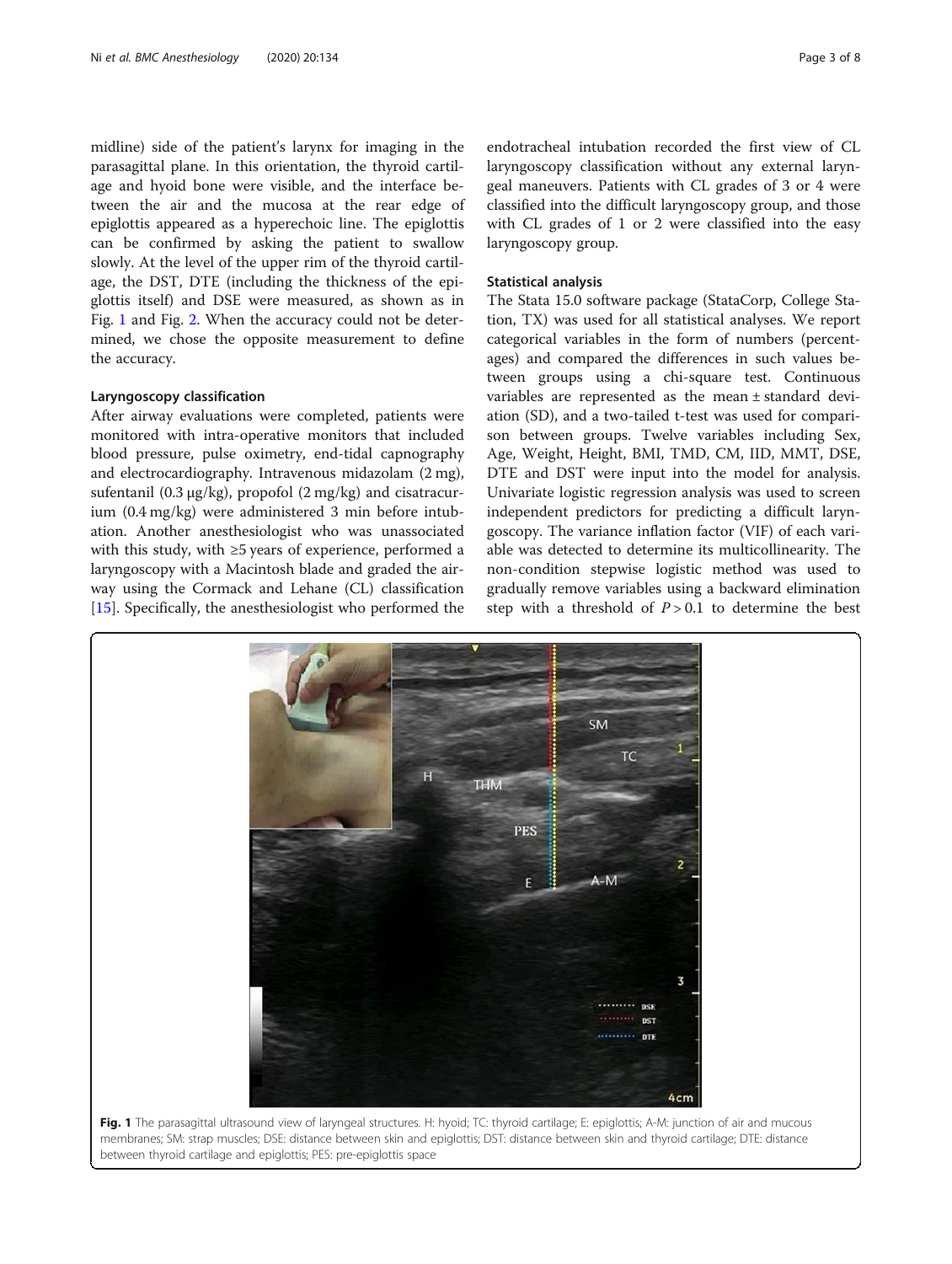<span id="page-3-0"></span>

model. The criteria for predicting a difficult laryngoscopy was determined by the Youden index. The sensitivity, specificity, negative predictive value, positive predictive value, KAPPA value, Jouden index and odds ratio, were used to evaluate the ability to predict a difficult laryngoscope for each variable and the best model. All comparisons were two-tailed and  $P < 0.05$  was considered statistically significant.

Previous studies have demonstrated a about 20% incidence rate of a difficult laryngoscopy in surgical patients [[13,](#page-7-0) [16](#page-7-0), [17\]](#page-7-0). Therefore, a sample size of at least 185 patients would be required to demonstrate a difference in ultrasound evaluation between two groups with a type 1 error ( $\alpha$ ) of 5% and statistical power (1- $\beta$ ) of 95% (twosided) using the PS program (Version 3.0).

#### Results

215 adult patients were recruited, and 4 patients were excluded before the final analysis (lack of data for ultrasound measurements). Of the 211 patients we successfully recruited for this study, 44 (20.85%) were diagnosed with a CL classification of level 3 or 4 (difficult laryngoscopy). In this study, laryngeal structures can be clearly seen in the parasagittal plane of ultrasound images, and the DST, DTE and DSE can be accurately measured. Descriptive data of the patients themselves and the airway assessment results are reported in Table [1](#page-4-0). 27 male patients (61.36%) had a difficult laryngoscope in the difficult laryngoscope group, and suggest that men were more likely to experience a difficult laryngoscopy. Furthermore, there were significant differences in the MMT ( $P < 0.001$ ), DSE ( $P < 0.001$ ), DST ( $P < 0.001$ ) and DTE  $(P< 0.001)$  between the easy and difficult laryngoscopy groups. Multivariate logistic regression showed that only

the DSE was an independent predictor of laryngoscopy difficulties, but not DST and DTE. The optimal cutoff value of the DSE was 2.36 cm, as determined by the Youden index. Alternatively, the best model for predicting laryngoscopy difficulty included the four variables of sex, BMI, DSE and MMT, as shown in Table [2.](#page-4-0) There was no multicollinearity among the variables monitored by VIF. A comparison of the predictive power of the best model, as well as the individual components thereof (sex, BMI, DSE and MMT) was achieved by examining, for each case, the sensitivity, specificity, negative predictive value (NPV), positive predictive value (PPV), KAPPA value, Jouden index and Odds ratio (OR), as shown in Table [3.](#page-5-0) The DSE cutoff value of 2.36 cm alone predicted a difficult airway with an AUC of 0.8292 (95% CI: 0.774–0.901), a sensitivity of 0.818 (95% CI:0.766–0.870), a specificity of 0.856 (95% CI: 0.809–0.904), a PPV of 0.600 (95% CI: 0.534–0.666) and an NPV of 0.947 (95% CI: 0.917–0.977). It can be seen that the DSE is an effective predictor of difficult laryngoscopies and can be enhanced through the creation of a model that includes additional physiological indicators. By incorporating these additional factors, the AUC of a receiver operating characteristic curve reached 93.28%, as shown in Fig. [3.](#page-5-0)

#### **Discussion**

Laryngeal structure measurements in the parasagittal plane are valuable for predicting laryngoscopy. While we found significant differences for each of these measurements between the easy and difficult laryngoscopy groups (Table [1\)](#page-4-0), we found that the DSE was a particularly successful independent predictor of difficult laryngoscopies as evaluated by logistic regression. Furthermore, we found that various other physiological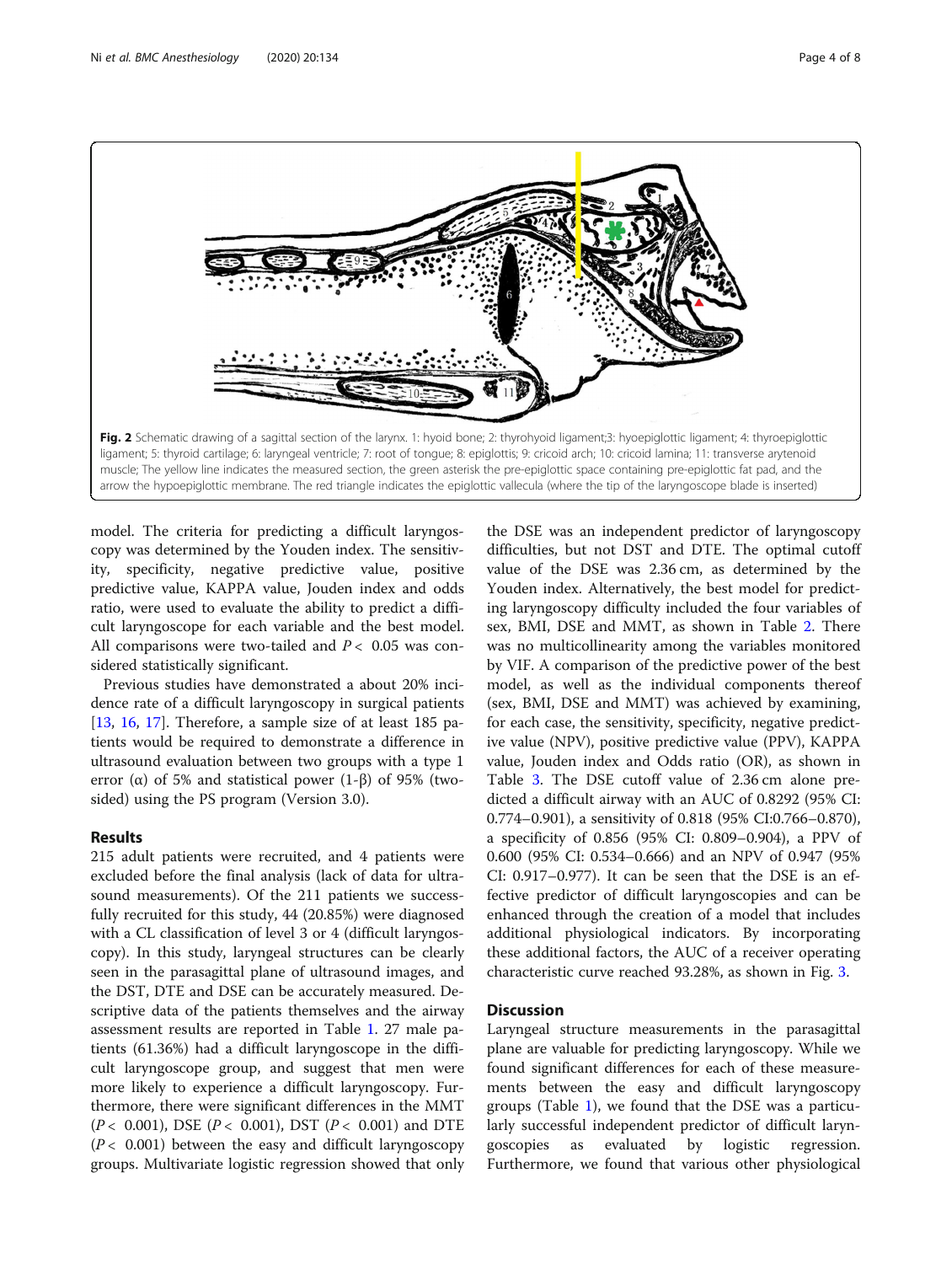| Variable                  | Easy Laryngoscopy ( $n = 167$ ) | Difficult Laryngoscopy $(n = 44)$ | $p$ -value |
|---------------------------|---------------------------------|-----------------------------------|------------|
| Sex                       |                                 |                                   |            |
| Male                      | 65 (38.92)                      | 27 (61.36)                        | 0.008      |
| Female                    | 102 (61.08)                     | 17 (38.64)                        |            |
| Age (y)                   | $51.55 \pm 14.60$               | $54.48 \pm 12.29$                 | 0.236      |
| Weight (Kg)               | $63.23 \pm 9.89$                | $65.91 \pm 12.29$                 | 0.131      |
| Height (cm)               | $162.38 \pm 7.55$               | $164.86 \pm 8.33$                 | 0.059      |
| BMI (kg.cm <sup>2</sup> ) | $23.94 \pm 3.16$                | $24.21 \pm 3.48$                  | 0.629      |
| $TMD < 4$ cm              | 36 (21.56)                      | 12 (27.27)                        | 0.421      |
| $CM < 80^\circ$           | 38 (22.75)                      | 6(13.64)                          |            |
| $ID < 4$ cm               | 40 (23.95)                      | 4(9.09)                           |            |
| $MMT \geq III$            | 11(6.59)                        | 33 (75.00)                        | < 0.001    |
| DSE (cm)                  | $2.05 \pm 0.31$                 | $2.59 \pm 0.41$                   | < 0.001    |
| DTE (cm)                  | $0.99 \pm 0.32$                 | $1.30 \pm 0.39$                   | < 0.001    |
| DST (cm)                  | $1.07 \pm 0.28$                 | $1.28 \pm 0.30$                   | < 0.001    |

<span id="page-4-0"></span>Table 1 Descriptive data of the patients and the airway assessment results

The results for continuous variables are represented by the mean ± standard deviation (SD). The categorical variables are in the form of numbers (percentages). Abbreviations: BMI Body mass index, MMT Modified mallampatia test, TMD Thyromental distance, CM Cervical mobility, IID Inter-incisor distance, DSE The distance between skin and epiglottis, DST The distance between skin and thyroid cartilage, DTE The distance between thyroid cartilage and epiglottis

measurements played a role in optimizing the predictive power of difficult laryngoscopies. In addition to the DSE, the best predictive model included such parameters as sex, BMI, and MMT. While the utility of the MMT was expected, as it is a direct visual measurement of airway opening, we found it interesting that the other factors of sex and BMI also contributed to this optimal model, as we discuss in subsequent paragraphs. These factors suggest that simple physical tests can aid in predicting difficult laryngoscopies, however, more in-depth investigation into these parameters should be performed to draw concrete conclusions.

Ultrasound technology has recently been applied to the airway imaging field in recent years because it is a non-invasive and portable modality. Air and bone are considered to be the two major technical problems involved in ultrasound imaging, however, the artifacts induced by these substances can also be used as important diagnostic tools as long as their causes are understood. For example, ultrasound imaging has been previously explored for predicting difficult airways by detecting the artifactual air signal within the airway structure [[8,](#page-7-0) [9](#page-7-0)].

Table 2 The best model selected by multivariate Logistic regression analysis

| Variable   | Odds Ratio | 95% Confidence Interval    | $P$ -value |  |  |
|------------|------------|----------------------------|------------|--|--|
| Sex        | 4.6232     | $1.5978 \sim 13.3773$      | 0.005      |  |  |
| <b>BMI</b> | 0.5371     | $0.1762 \approx 1.6369$    | 0.274      |  |  |
| MMT        | 10.2082    | $3.3762 \approx 30.8647$   | < 0.001    |  |  |
| <b>DSF</b> | 38.7676    | $11.8096 \approx 127.2629$ | < 0.001    |  |  |

Abbreviations: BMI Body mass index, MMT Modified mallampatia test, DSE Distance between skin and epiglottis

With these foundations in place, clinical studies involving the prediction of a difficult airway are becoming more popular. Hui et al. [\[18](#page-7-0)] suggests that sublingual ultrasound can serve as a potential tool for predicting a difficult airway as a complementary measure to classical prediction methods. Along these lines, some studies suggest that the volume and thickness of the tongue can predict a difficult airway [[19,](#page-7-0) [20](#page-7-0)], whereas other studies have implicated the neck circumference as a major predictor [[21,](#page-7-0) [22](#page-7-0)]. More related to the current work, some studies have measured the anterior soft tissue thickness via ultrasound for predicting a difficult laryngoscopy [\[8](#page-7-0), [23,](#page-7-0) [24](#page-7-0)], but these studies have yet not established a standard for which method is best.

In the current study, the ultrasound probe was placed along the parasagittal plane and mainly focused on the characteristics of the larynx structure itself. For men, the larynx is often much higher compared to women, and poor probe contact in these locations sometimes limited the visualization of the larynx structures and the median sagittal measurements. Prasad et al. [\[25](#page-7-0)] showed that the epiglottis can be seen in both the anterior transverse cervical plane and in the parasagittal plane; the epiglottis was more distinguishable between the hyoid bone and the thyroid cartilage in the parasagittal view. In current study, the epiglottis can be clearly seen in the parasagittal view, and the DST, DTE and DSE can be accurately and reliably measured (Fig. [1](#page-2-0)).

Pinto et al. [\[16\]](#page-7-0) evaluated the use of the ultrasoundmeasured distance from the skin to epiglottis in the transverse plane and demonstrated that a cutoff value of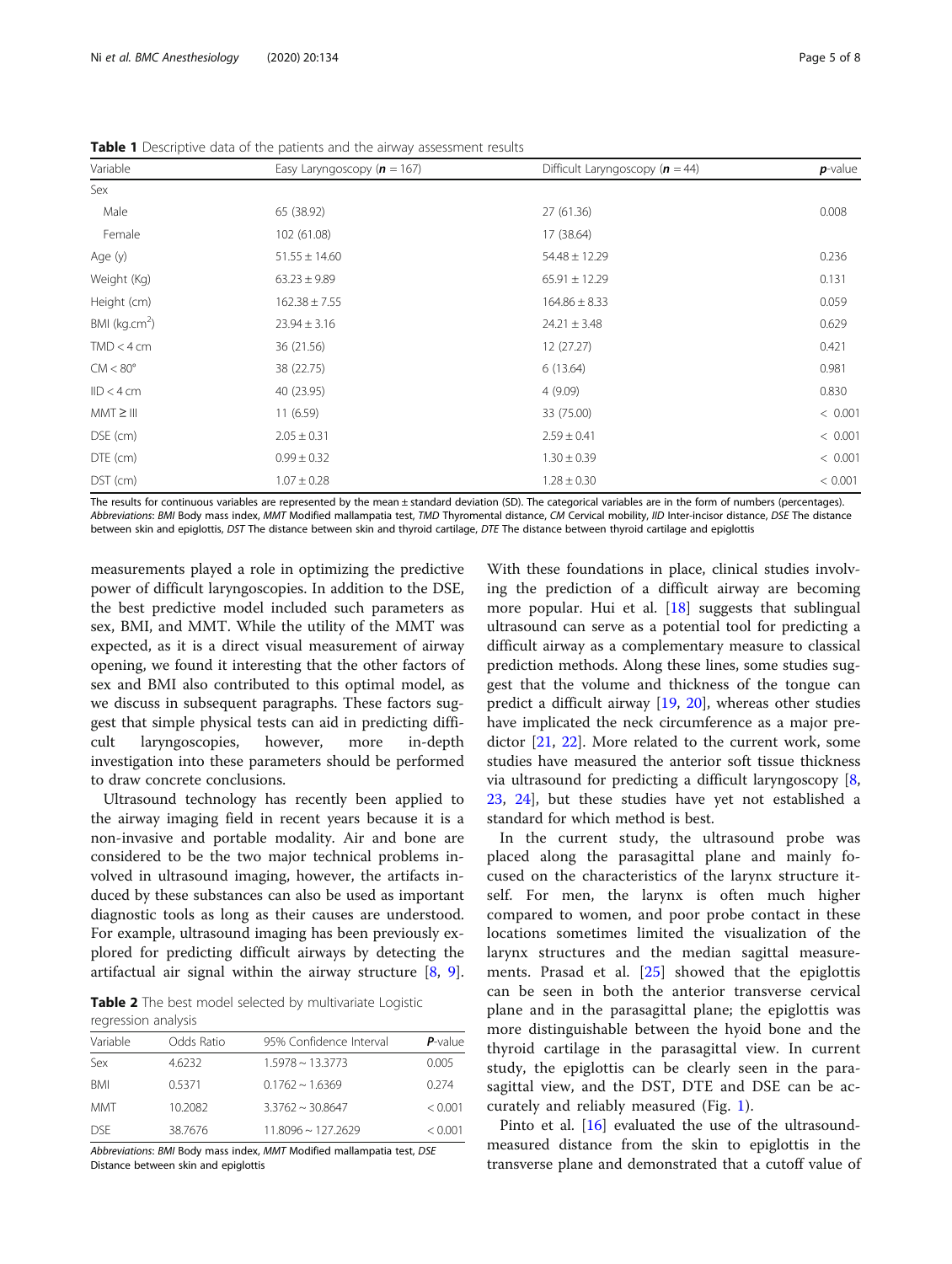<span id="page-5-0"></span>Table 3 Comparison of sex, BMI, MMT, DSE and the best model for predicting a difficult laryngoscopy

| Metric               | Sex (Male)             | $BM \geq 25$              | $MMT \geq III$         | DSE > 2.36             | Best Model                |
|----------------------|------------------------|---------------------------|------------------------|------------------------|---------------------------|
| Sensitivity (95% CI) | $0.614(0.548 - 0.679)$ | $0.386$ $(0.321 - 0.452)$ | $0.750(0.692 - 0.808)$ | $0.818(0.766 - 0.870)$ | 0.909 (0.870-0.948)       |
| Specificity (95% CI) | $0.611(0.545 - 0.677)$ | $0.731(0.671 - 0.790)$    | $0.713(0.652 - 0.774)$ | $0.856(0.809 - 0.904)$ | $0.904$ $(0.864 - 0.944)$ |
| PPV (95% CI)         | $0.294(0.232 - 0.355)$ | $0.274(0.214 - 0.334)$    | $0.407(0.341 - 0.474)$ | $0.600(0.534 - 0.666)$ | $0.714(0.653 - 0.775)$    |
| NPV (95% CI)         | $0.857(0.810 - 0.904)$ | $0.819(0.767 - 0.871)$    | $0.915(0.878 - 0.953)$ | $0.947(0.917 - 0.977)$ | 0.974 (0.953-0.996)       |
| Kappa                | $0.160(0.043 - 0.278)$ | $0.819(0.767 - 0.871)$    | $0.353(0.230 - 0.476)$ | $0.595(0.463 - 0.727)$ | $0.739(0.606 - 0.873)$    |
| Youden               | 0.224                  | 0.117                     | 0.463                  | 0.6745                 | 0.8132                    |
| OR (95% CI)          | 2.492 (1.258-4.937)    | 1.707 (0.849-3.431)       | 7.437 (3.471-15.936)   | 26.813 (11.102-64.756) |                           |
|                      |                        |                           |                        |                        |                           |

Abbreviations: BMI Body mass index, MMT Modified mallampatia test, DSE Distance from skin to epiglottis, NPV Negative predictive value, PPV Positive predictive value, OR Odds ratio, CI Confidence interval

2.75 cm was effective for classifying easy vs difficult laryngoscopies. Falcetta et al. [\[26](#page-7-0)] also measured this same distance and found that a cutoff value of 2.54 cm was the most effective. Contrary to both of these previous works, we found that a DSE cutoff value of 2.36 cm was optimal, thus further presenting a level of variability that needs to be accounted for and/or corrected in future research. In the parasagittal plane, the DSE is the distance from the skin to the epiglottis between the hyoid bone and thyroid cartilage (Fig. [1](#page-2-0) and Fig. [2\)](#page-3-0), the ambiguity and movement of which may be why there is no accepted standard. According to the schematic drawing of the sagittal section of the larynx, we can clearly see the adjoining relationship of the various larynx structures. However, the region covered by the hypoepiglottic ligament can greatly change by lifting the epiglottis during intubation. We chose to measure at the upper rim of the thyroid cartilage, partly because of the bony markers in the location, and partly because the pre-epiglottal

space is less affected by epiglottis movement during intubation. The ultrasound field of view in the parasagittal plane can visualize the landmarks such as the hyoid bone and thyroid cartilage which is located at the upper rim of thyroid cartilage. The measured distance is relatively stable, not including the hyoid epiglottic ligament area which is less affected by intubation. The parasagittal measurement avoids the effect of a high larynx and can clearly visualize the adjoining relationship with the various larynx structures. The DTE we measured incorporated the pre-epiglottal space composed of fat pads. To further analyze whether a difficult laryngoscopy is related to subcutaneous fat at the upper rim of the thyroid cartilage, we also measured the DST and DSE, which is in fact the sum of the DST and DTE (Fig. [1\)](#page-2-0). Our results indicate that the DSE can serve as an independent predictor of a difficult laryngoscopy, but not the DST or DTE. This result suggests that if subcutaneous fat is thick at the level of the thyroid cartilage (DST) or there

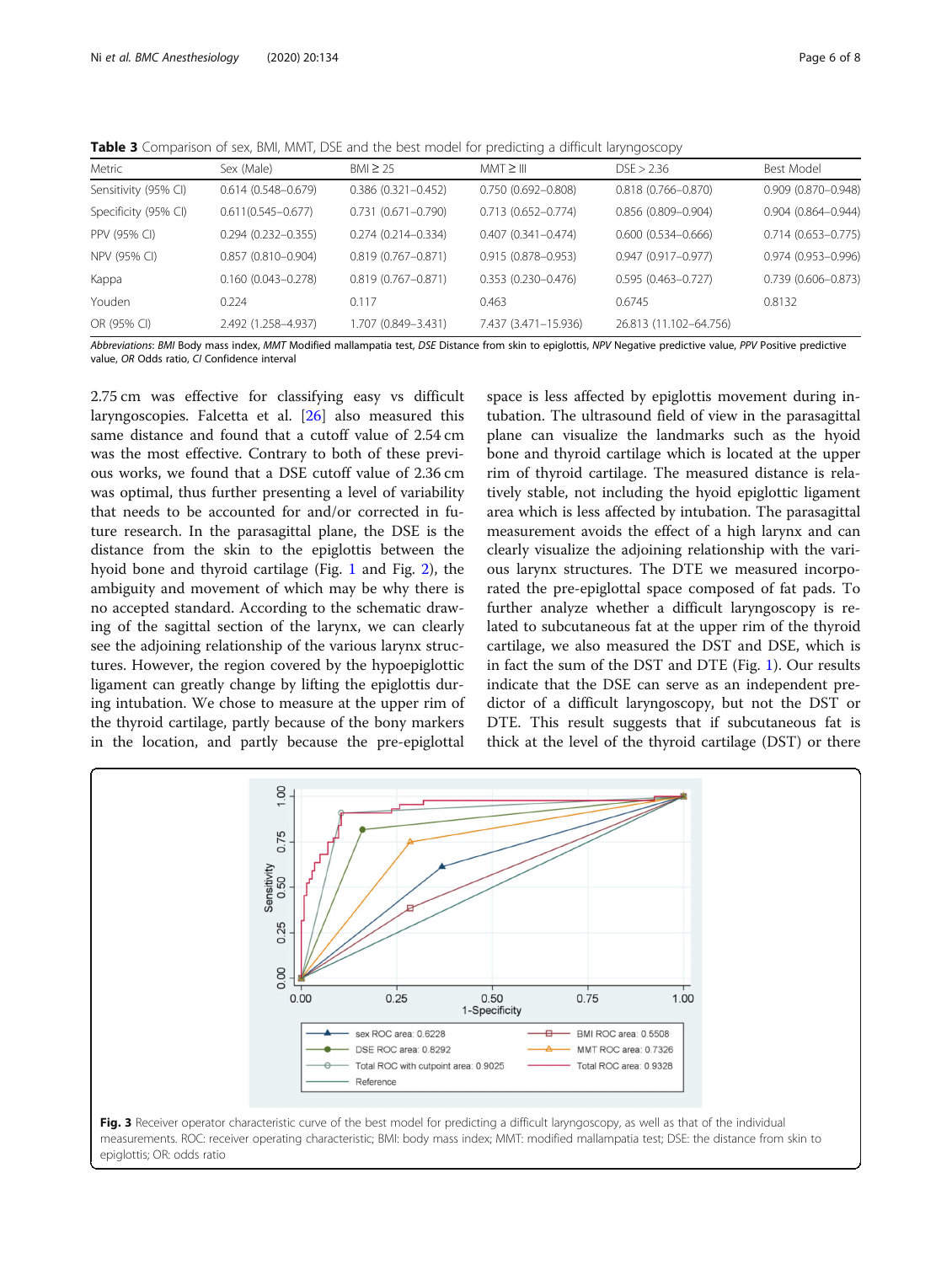exists a large pre-epiglottal space (DTE), a difficult laryngoscopy cannot necessarily be predicted with confidence. However, when both of these features are present, the visual path to explore the glottis is noticeably obstructed and presents a scenario that can much more effectively predict the occurrence of a difficult laryngoscopy.

Current airway evaluation methods can be predictive but not definitive of difficult intubations, and a noticeable error rate exists because intubation difficulties are inherently subjective. The experience and ability of the anesthesiologist are likely the most important factors of a successful intubation. Different physicians subjectively graded the laryngoscope view and is a major source of uncertainty. Only by standardizing many variables, including the laryngoscopy equipment, experience of the anesthesiologists, the procedure for the first view of the glottis (used for Cormack-Lehane classification, without external laryngeal maneuvers during classification), can we reduce the possibility of bias and subjectivity introduced by the individual opinion of different anesthesiologists. Therefore, we chose the same anesthesiologist with ≥5 years of experience and used the first laryngoscopic view of the CL classification as a replacement indicator of difficult intubation. In the study, the incidence of difficult laryngoscopies at the first view was 20.85%, which was similar to other reports in literature [[16,](#page-7-0) [17,](#page-7-0) [27,](#page-7-0) [28](#page-7-0)]. Various studies [\[22](#page-7-0), [29\]](#page-7-0) have shown that men are more likely to have difficulty with the laryngoscopy procedure, and our study also shows that men are at higher risk for a difficult laryngoscopy. When considering the subject's BMI, we used the cut-off value of 25, which exactly is the definition of overweight set by the WHO [\[30](#page-7-0)]. Quinn et al.'s research shows that for every 1-point increase in BMI, there is a 7% increased risk of intubation failure. The modified Mallampati classification is a commonly used method of airway assessment in the clinic [[31\]](#page-7-0) and has been shown in previous studies to produce a wide range of sensitivity (42–81%) and specificity (66–84%) values for predicting a difficult laryngoscopy [\[32](#page-7-0), [33](#page-7-0)]: In our study, the MMT displayed a sensitivity of 0.750 (95% CI: 0.692–0.808) and specificity of 0.713 (95% CI: 0.652–0.774), which are consistent with previous studies. Despite these promising results, of all ultrasound measurements collected in the current study, the DSE was the only one that was found to be a statistically significant independent indicator for predicting difficulty laryngoscopies, resulting in a sensitivity of 0.818 (95% CI: 0.766–0.870) and specificity of 0.856 (95% CI: 0.809– 0.904). Nevertheless, by utilizing a "best" model, constructed with other indicators in addition to the DSE,

to predict the difficult airway, the AUC reached 93.28%.

#### Limitations

Firstly, only one ultrasound machine and one special experienced anesthesiologist performed the ultrasound airway evaluation and it was difficult for us to enroll all patients who met the inclusion criteria. Therefore, a very small number of patients were selected but did not receive a preoperative ultrasound evaluation. Therefore, it was difficult for the subjects to be randomly selected and a bias may have remained. Secondly, in two cases, the thyroid cartilage was obviously calcified, and the accurate measurement of the DST and DTE was limited (with no effect on the DSE measurements).

#### Conclusions

Ultrasound is noninvasive, fast and reliable and does not require significant patient cooperation. Furthermore, laryngeal structure measurements in the parasagittal plane are valuable for predicting a difficult laryngoscopy. The DSE can be used to distinguish difficult and easy laryngoscopies; the DSE cutoff value of 2.36 cm resulted in a more powerful predictive value than other indicators for predicting a difficult laryngoscopy. Nevertheless, the combination of various parameters in a "best" model was the ideal case for predicting a difficult laryngoscopy in the current study. These results may provide further assistance in the clinical evaluation of difficult laryngoscopy.

#### Supplementary information

Supplementary information accompanies this paper at [https://doi.org/10.](https://doi.org/10.1186/s12871-020-01053-3) [1186/s12871-020-01053-3](https://doi.org/10.1186/s12871-020-01053-3).

Additional file 1.

#### Abbreviations

DST: The distance between the skin and thyroid cartilage; DTE: The distance between the thyroid cartilage and epiglottis; DSE: The distance between the skin and epiglottis; MMT: The modified Mallampati test; IID: Inter-incisor distance; TMD: Thyromental distance; CM: Cervical mobility; BMI: Body mass index; CL: The Cormack and Lehane; NPV: Negative predictive value; PPV: Positive predictive value; OR: Odds ratio; CI: Confidence interval; AUC: Area Under Curve; H: Hyoid; TC: Thyroid cartilage; E: Epiglottis; A-M: Junction of air and mucous membranes; SM: Strap muscles

#### Acknowledgments

Dr.Lang Zhuo (School of Public Health, Xuzhou Medical University, Xuzhou, Jiangsu) provided assistance for data analysis and statistical analysis.

#### Authors' contributions

Dr.HwN: Contributed to performing all statistical analysis, writing the manuscript. Dr. CmG: Performing all statistical analysis and interpretation of data, obtaining study participants. Dr. GbH: Obtaining study participants and acquisition of data. Dr. YB: Obtaining study participants and acquisition of data. Dr.DpS: Participated in the design of the study and performed manuscript review. Dr. YjZ: Contributed to the design of the study, drafting the manuscript, revising it critically for important intellectual content. All authors have read and approved the final version of this manuscript.